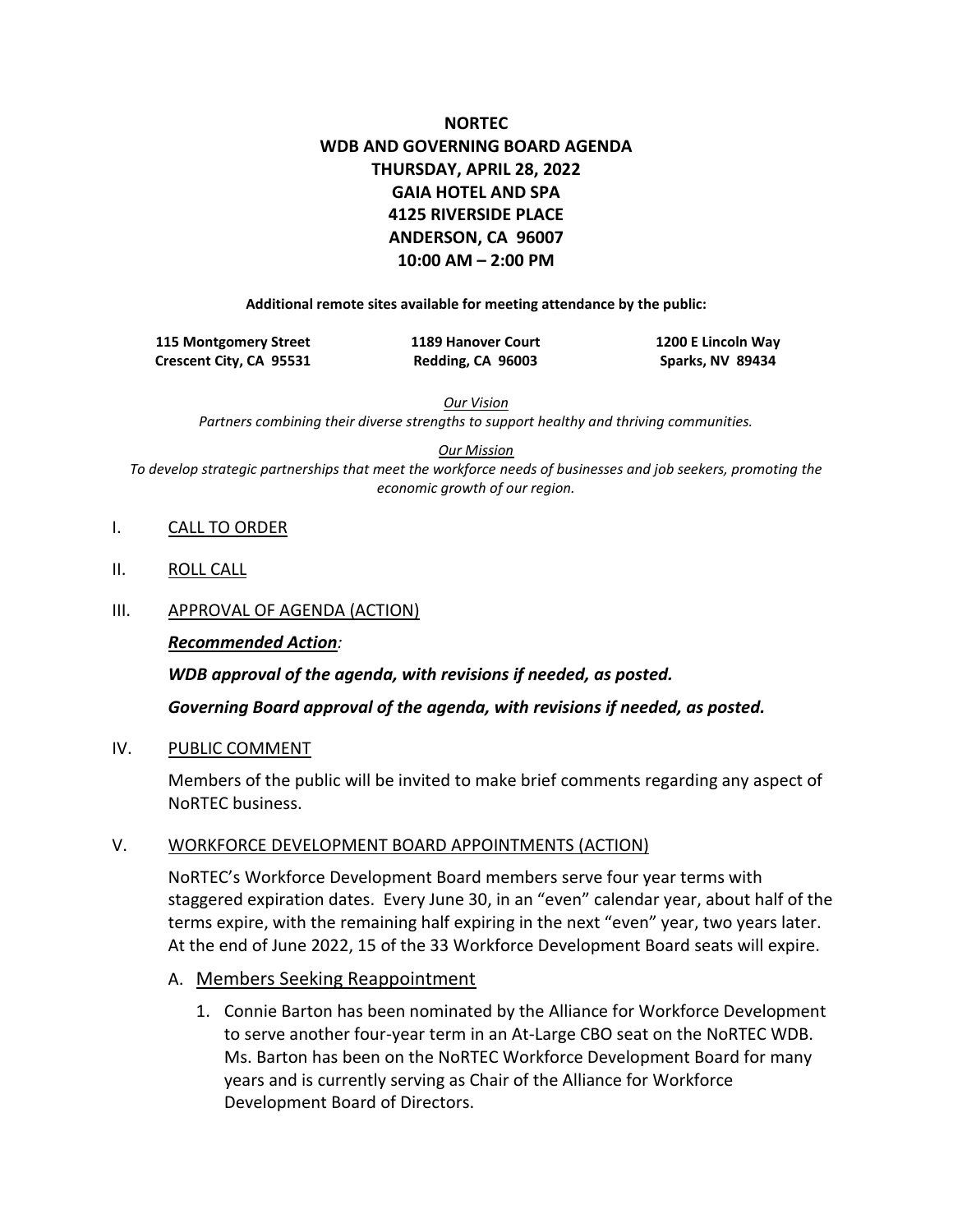- [Application](https://www.ncen.org/images/documents/WDB_Applications/2022/WDB-Application-Barton-2022.pdf)
- **[Nomination](https://www.ncen.org/images/documents/WDB_Applications/2022/WDB-Nomination-Barton-2022.pdf)**
- 2. Michael Clarno has been nominated by the Dunsmuir Chamber of Commerce to continue in a Private Industry seat on the NoRTEC WDB for Siskiyou County. Mr. Clarno is the Human Resources Manager at the Mt. Shasta Ski Park in Mt. Shasta City.
	- [Application](https://www.ncen.org/images/documents/WDB_Applications/2022/WDB-Application-Clarno-2022.pdf)
	- [Nomination](https://www.ncen.org/images/documents/WDB_Applications/2022/WDB-Nomination-Clarno-2022.pdf)
- 3. Mike Dent has been nominated by the CEO of Nevada County to continue on the NoRTEC WDB in a Governmental/Community Development seat. Mr. Dent is the Director of Child Support Services and Collections for the county.
	- [Application](https://www.ncen.org/images/documents/WDB_Applications/2022/WDB-Application-Dent-2022.pdf)
	- [Nomination](https://www.ncen.org/images/documents/WDB_Applications/2022/WDB-Nomination-Dent-2022.pdf)
- 4. Megan Enyeart has been nominated by the Grow Manufacturing Initiative, a group of manufacturing employers in Butte and surrounding counties, to continue in a Private Industry seat on the NoRTEC WDB. Ms. Enyeart is the Talent Acquisition Manager for Project Fusion (Fifth Sun), a global licensed apparel wholesaler whose ecommerce business is based in, and manufactured out of, Chico, California.
	- [Application](https://www.ncen.org/images/documents/WDB_Applications/2022/WDB-Application-Enyeart-2022.pdf)
	- [Nomination](https://www.ncen.org/images/documents/WDB_Applications/2022/WDB-Nomination-Enyeart-2022.pdf)
- 5. Susan Marie has been nominated by the Weaverville Chamber of Commerce to continue in a Private Industry Seat in Trinity County. Ms. Marie is the owner and founder of Susan Marie & Associates, a strategic direct marketing consulting business.
	- [Application](https://www.ncen.org/images/documents/WDB_Applications/2022/WDB-Application-Marie-2022.pdf)
	- [Nomination](https://www.ncen.org/images/documents/WDB_Applications/2022/WDB-Nomination-Marie-2022.pdf)
- 6. Wade Meith has been nominated by the Grow Manufacturing Initiative, a group of manufacturing employers in Butte and surrounding counties, to continue in a Private Industry seat on the NoRTEC WDB. Mr. Meith is the Senior Manager of Business Operations for Graphic Packaging International, a company that manufacturers folding cartons for the food and beverage industry.
	- [Application](https://www.ncen.org/images/documents/WDB_Applications/2022/WDB-Application-Meith-2022.pdf)
	- [Nomination](https://www.ncen.org/images/documents/WDB_Applications/2022/WDB-Nomination-Meith-2022.pdf)
- 7. Tim O'Brien has been nominated by the Lake Almanor Area Chamber of Commerce to continue in a Private Industry seat on the NoRTEC WDB. Mr. O'Brien is the owner of TOB Adventures, Inc., a real estate sales and vacation property management company in Plumas County.
	- [Application](https://www.ncen.org/images/documents/WDB_Applications/2022/WDB-Application-OBrien-2022.pdf)
	- [Nomination](https://www.ncen.org/images/documents/WDB_Applications/2022/WDB-Nomination-OBrien-2022.pdf)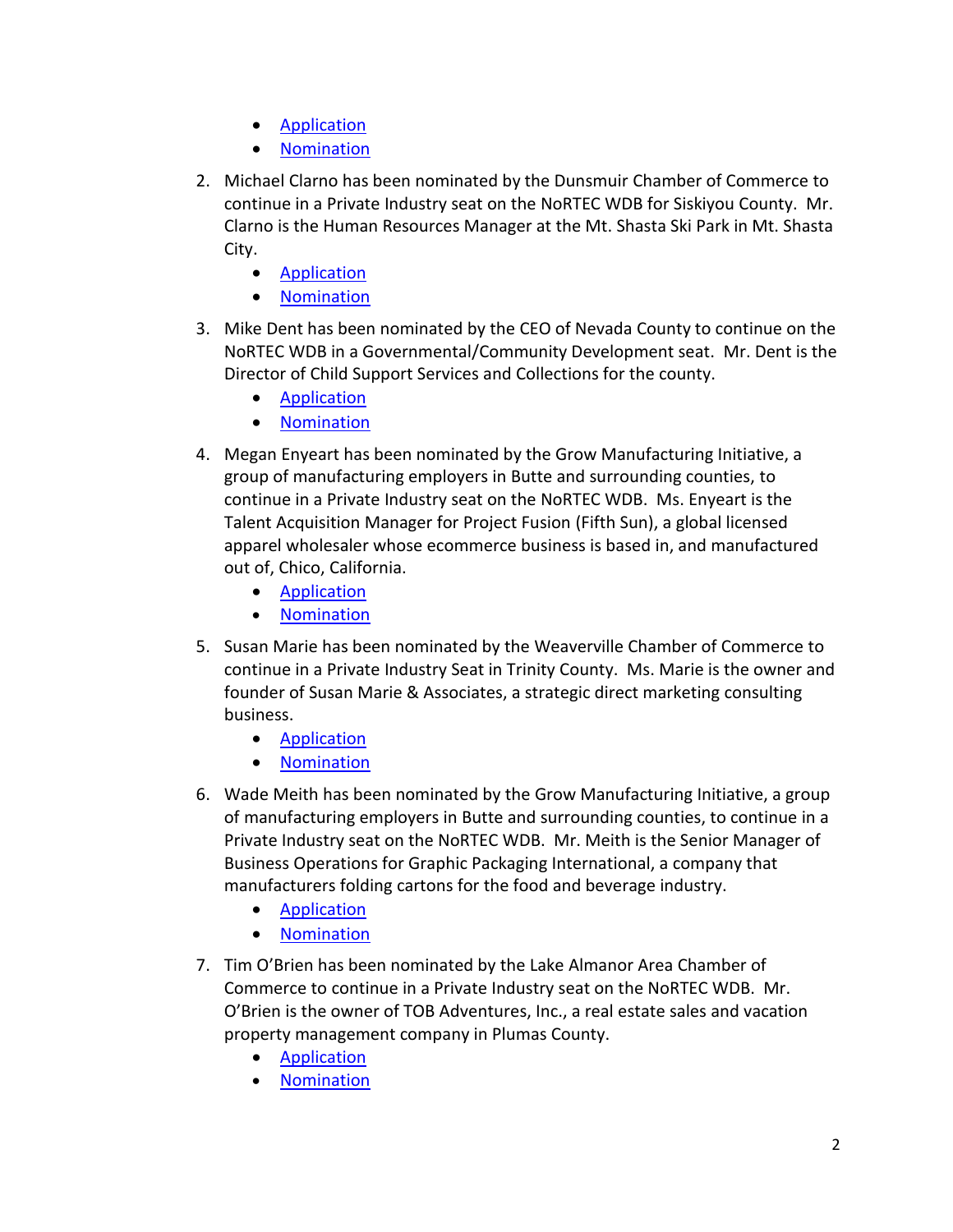- 8. Dena Platz has been nominated by the Redding Chamber of Commerce to continue in a Private Industry seat on the NoRTEC WDB. Ms. Platz is Director of Human Resources for Dignity Health Mercy Medical Center Redding.
	- [Application](https://www.ncen.org/images/documents/WDB_Applications/2022/WDB-Application-Platz-2022.pdf)
	- [Nomination](https://www.ncen.org/images/documents/WDB_Applications/2022/WDB-Nomination-Platz-2022.pdf)
- 9. Joe Wilson has been nominated by the Chico Chamber of Commerce to continue in a Private Industry seat on the NoRTEC WDB. Mr. Wilson is the
	- [Application](https://www.ncen.org/images/documents/WDB_Applications/2022/WDB-Application-WilsonJoe-2022.pdf)
	- [Nomination](https://www.ncen.org/images/documents/WDB_Applications/2022/WDB-Nomination-WilsonJoe-2022.pdf)
- 10. Amber Yearton has been nominated by the Employment Development Department (EDD) to fill a Governmental and Community Development seat on the NoRTEC WDB. Ms. Yearton is an Employment Program Manager with EDD, operating out of Redding, California.
	- [Application](https://www.ncen.org/images/documents/WDB_Applications/2022/WDB-Application-Yearton-2022.pdf)
	- [Nomination](https://www.ncen.org/images/documents/WDB_Applications/2022/WDB-Nomination-Yearton-2022.pdf)

# *Recommended Action:*

# *Governing Board appointment of the ten members seeking reappointment to the NoRTEC Workforce Development Board.*

B. New Members

Applications and nominations for the following seats have been received:

- 1. Gil Mathew has been nominated by the Nevada County Economic Resource Council to fill an At-Large Governmental and Community Development seat on the NoRTEC WDB. Mr. Mathew was previously a member of the NoRTEC WDB as a Private Industry representative and he served a Chair of the WDB for two years during his previous term.
	- [Application](https://www.ncen.org/images/documents/WDB_Applications/2022/WDB-Application-Mathew-2022.pdf)
	- [Nomination](https://www.ncen.org/images/documents/WDB_Applications/2022/WDB-Nomination-Mathew-2022.pdf)

## *Recommended Action:*

# *Governing Board appointment of Gil Mathew to fill an At-Large Governmental and Community Development seat on the NoRTEC Workforce Development Board.*

- 2. Shelby Boston has been nominated by the Chief Administrative Officer of Butte County to fill an At-Large TANF/CalWORKS seat on the NoRTEC WDB. Ms. Boston is the Director of the Butte County Department of Employment and Social Services.
	- [Application](https://www.ncen.org/images/documents/WDB_Applications/2022/WDB-Application-Boston-2022.pdf)
	- [Nomination](https://www.ncen.org/images/documents/WDB_Applications/2022/WDB-Nomination-Boston-2022.pdf)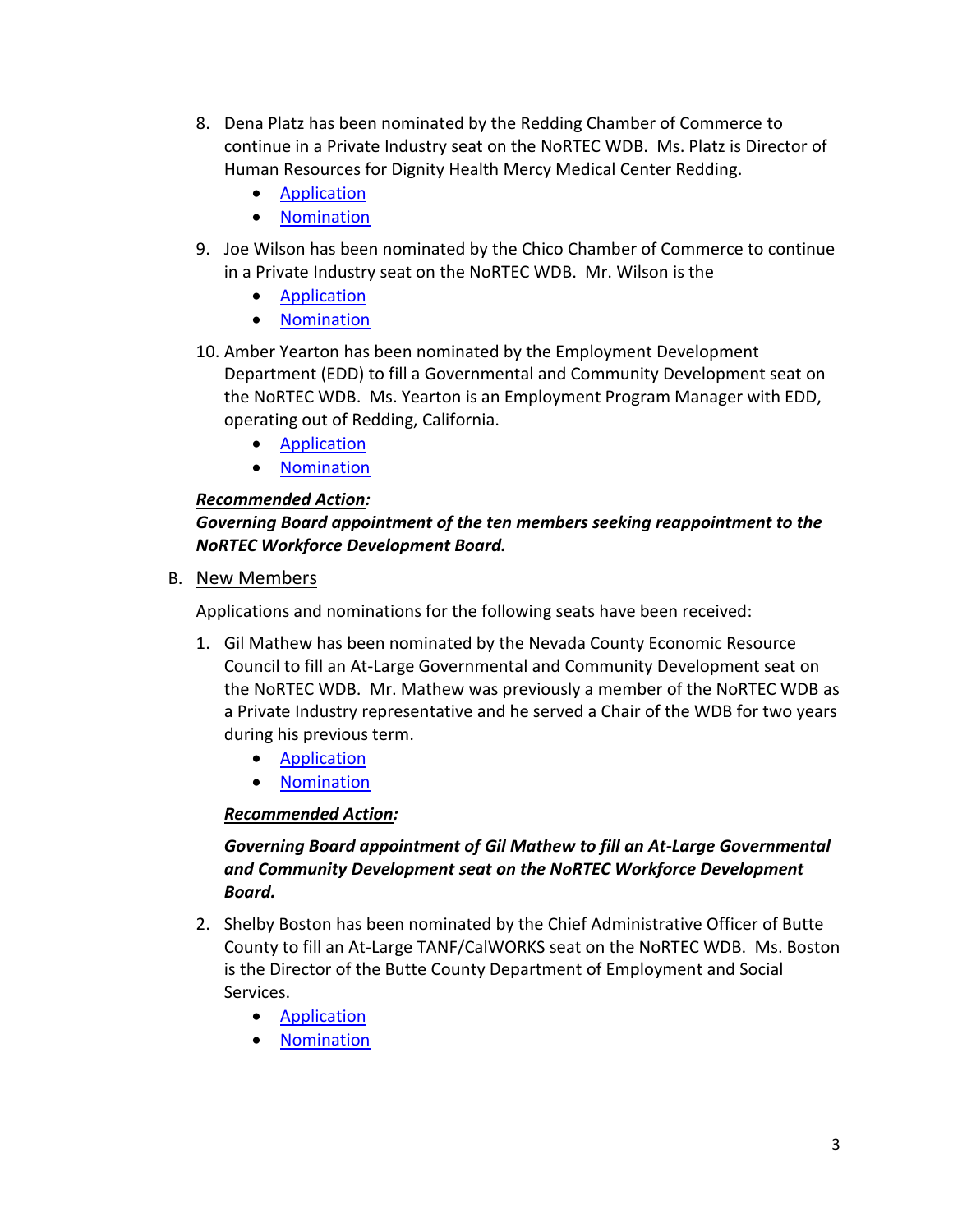## *Recommended Action:*

## *Governing Board appointment of Shelby Boston to fill an At-Large TANF/CalWORKS seat on the NoRTEC Workforce Development Board.*

- 3. Araceli GutierrezRenteria has been nominated by the Red Bluff/Tehama County Chamber of Commerce to fill an At-Large Private Industry seat on the NoRTEC WDB. Ms. GutierrezRenteria is the CEO/Owner of Araceli Gutierrez Marketing and Business Consulting in Red Bluff.
	- [Application](https://www.ncen.org/images/documents/WDB_Applications/2022/WDB-Application-GutierrezRenteria-2022.pdf)
	- [Nomination](https://www.ncen.org/images/documents/WDB_Applications/2022/WDB-Nomination-GutierrezRenteria-2022.pdf)

## *Recommended Action:*

# *Governing Board appointment of Araceli GutierrezRenteria to fill an At-Large Private Industry seat on the NoRTEC Workforce Development Board.*

## VI. CONSENT AGENDA (ACTION)

In order to assure an in-depth review of the Program and Finance Reports occurs on a regular basis, these reports are reviewed on an alternating schedule. The Finance Reports are normally reviewed during the October and April meetings, and Program Reports are reviewed during the January and August meetings. Minutes from the previous quarterly meeting is usually included on the consent agenda.

### A. [WDB/Governing Board Meeting Minutes, January 27, 2022](https://www.ncen.org/images/documents/meetings/2021-2022/wgbm-0122.pdf)

Click on the link above for access to the minutes from the January meeting.

B. [Program Report](https://www.ncen.org/images/documents/meetings/2021-2022/program-report-wgba-0422.pdf)

This quarter's report provides routine information on performance and service to job seekers and employers.

As detailed in the report:

- 1. Program monitoring was completed in March 2022 for all three WIOA Service Providers. There was a finding at AFWD that has already been corrected.
- 2. NoRTEC met performance goals for the previous program year (PY 2020/2021).
- 3. NoRTEC is on-track to meet performance for this program year (PY 2021/2022).

The Program Committee has reviewed the information and recommends approval of the Program Report to the WDB and Governing Board.

### *Recommended Action:*

*WDB approval of the consent agenda reports.*

*Governing Board approval of the consent agenda reports.*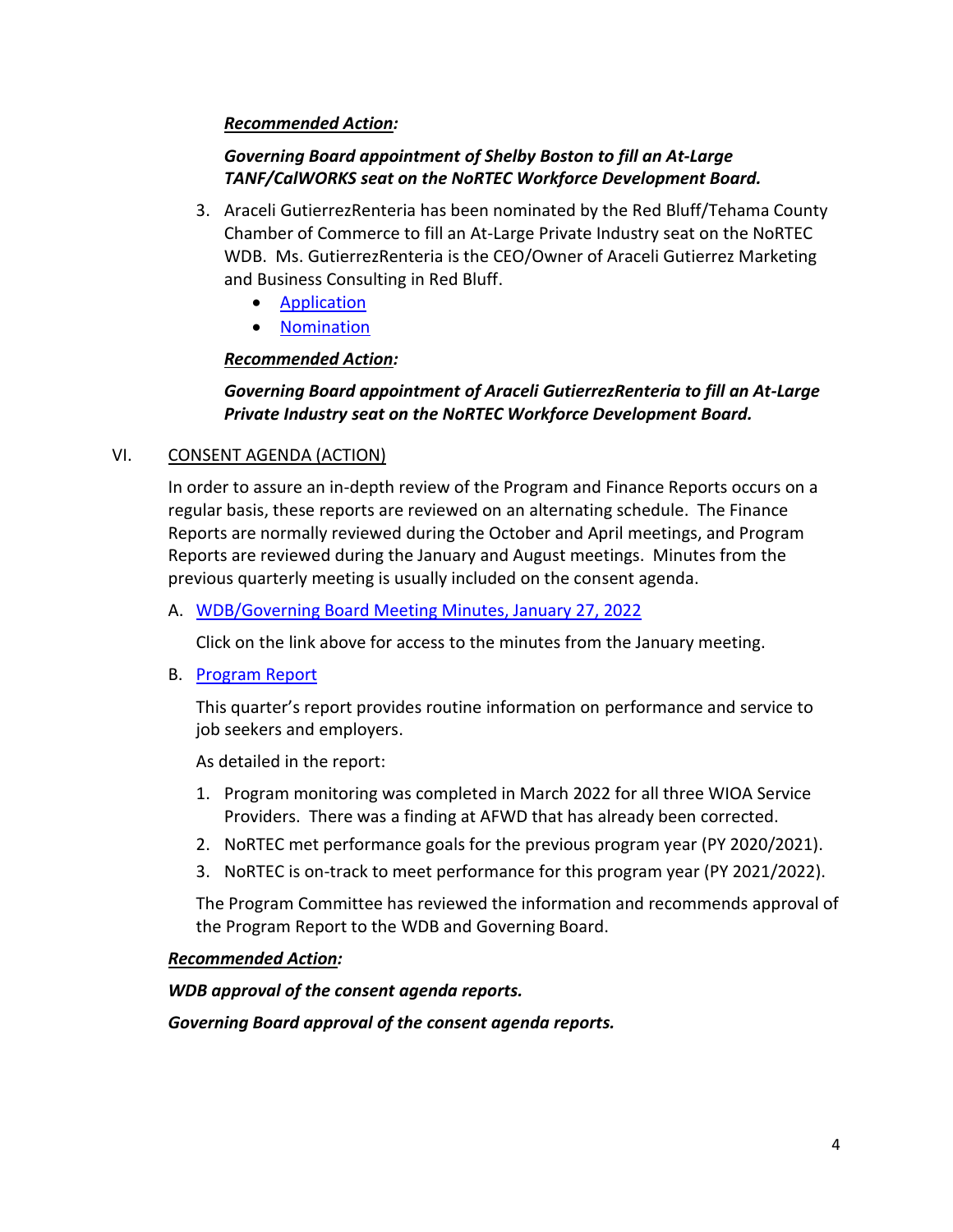### VII. NORTEC STRATEGIC GOALS (INFORMATION)

# Strategic Goal #4 – Increase Awareness of NoRTEC Activities, Fostering Regional Awareness and Partnerships

## A. Fifth Sun

The Alliance for Workforce Development (AFWD) will introduce Megan Enyeart, NoRTEC WDB member and Talent Acquisition Manager for Fusion LLC (Fifth Sun). AFWD initially partnered with this company because they were a recipient of a Cal Competes grant that aimed to assist with the development of young adults and increase their success in the workforce. AFWD continues to develop on-the-job training contracts (OJTs) with Fifth Sun that benefit youth with little to no job experience, justice-involved individuals, and job seekers in our Adult and Dislocated Worker programs.

The second speaker will be Deanna Carey, a job seeker who enrolled with AFWD in the WIOA program. Deanna is a single parent who was originally employed in a production job, working the night shift. Childcare issues made it difficult for Deanna to work nights and her employer was not able to accommodate her request for a different shift. AFWD worked with Fifth Sun and developed an OJT for Deanna that provided her with a position that met her working hour availability, gave her a better rate of pay, and provided her with room for growth and economic selfsufficiency.

### B. Career Transition

Vernon McGuire previously held a job as an iron worker. The job required a great deal of heavy labor and his pay was not enough to give him a self-sufficiency level of income. Due to financial and health concerns, Vernon knew he would not be able to continue in this occupation so he contacted AFWD for assistance in obtaining his Commercial Class A driver's license. AFWD assisted Vernon with the cost of training through the Anthony Soto Class A Truck Driving School. He passed his test, obtained his Class A license, and got a job. Vernon now makes double the wage he made as an iron worker with the added benefit of being able to work locally.

## VIII. PY 2021/2022 FUNDING (INFORMATION)

NoRTEC currently has \$25,986,730 in available funds for the 2021/2022 program year. An additional \$1,200,000 for August Fire NDWG, \$800,000 for September Fire NDWG, \$3,075,284 for 2021 Wildfires Temporary Jobs, and \$2,578,717 for 2021 Wildfires Workforce Development funding may be allocated incrementally by the State. If all funds are allocated, NoRTEC will have \$33,640,731. This is an increase of \$2,175,842 over 2020/2021 Program Year funding.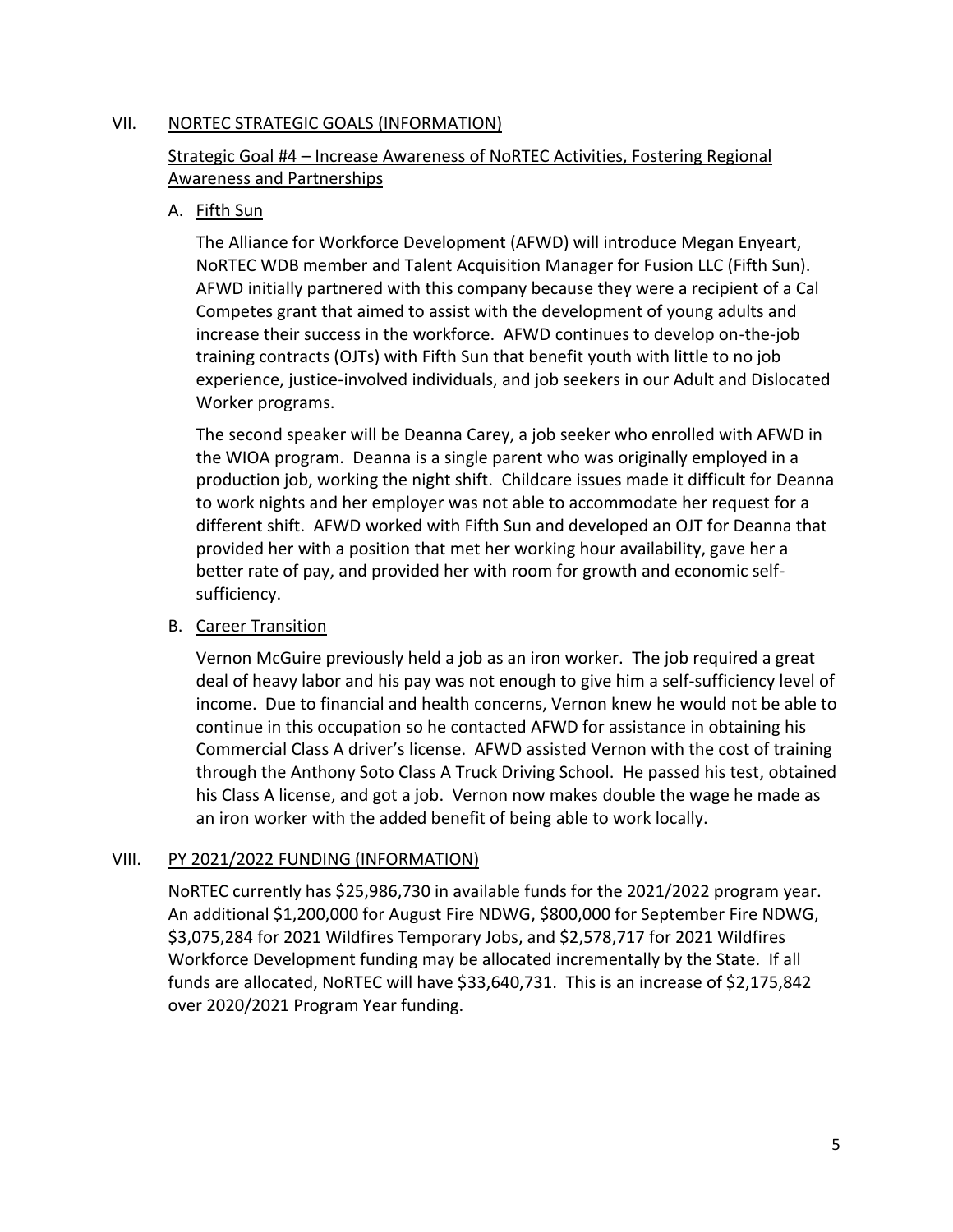| Project                                     | PY<br>2021/2022<br><b>Funds</b><br><b>Available</b> | <b>Additional</b><br><b>Funds</b><br>Requested/<br><b>Pending</b><br><b>Allocation</b> | <b>Total</b> |
|---------------------------------------------|-----------------------------------------------------|----------------------------------------------------------------------------------------|--------------|
| Adult                                       | \$3,062,049                                         | \$0                                                                                    | \$3,062,049  |
| Youth                                       | \$3,148,831                                         | \$0                                                                                    | \$3,148,831  |
| <b>Dislocated Worker</b>                    | \$2,440,431                                         | \$0                                                                                    | \$2,440,431  |
| Rapid Response                              | \$601,989                                           | \$0                                                                                    | \$601,989    |
| Rapid Response - Layoff Aversion            | \$183,029                                           | $\overline{\xi}$                                                                       | \$183,029    |
| CA Manufacturing (CMTC)                     | \$94,975                                            | \$0                                                                                    | \$94,975     |
| Severe Storms 2019                          | \$833,560                                           | \$0                                                                                    | \$833,560    |
| Carr Fire 2018                              | \$340,132                                           | \$0                                                                                    | \$340,132    |
| Camp Fire Workforce Development             | \$3,660,739                                         | \$0                                                                                    | \$3,660,739  |
| Camp Fire Temporary Jobs                    | \$4,163,237                                         | \$0                                                                                    | \$4,163,237  |
| <b>Prison to Employment Direct Services</b> | \$550,533                                           | \$0                                                                                    | \$550,533    |
| Prison to Employment Supportive Services    | \$824,006                                           | \$0                                                                                    | \$824,006    |
| Slingshot 3.0 Regional Planning             | \$191,524                                           | \$0                                                                                    | \$191,524    |
| Corona Temporary Jobs NDWG                  | \$621,211                                           | \$0                                                                                    | \$621,211    |
| <b>August Fire NDWG</b>                     | \$389,639                                           | \$1,200,000                                                                            | \$1,589,639  |
| September Fire NDWG                         | \$500,000                                           | \$800,000                                                                              | \$1,300,000  |
| <b>High Performing WDB</b>                  | \$3,846                                             | \$0                                                                                    | \$3,846      |
| Slingshot 4.0                               | \$300,000                                           | \$0                                                                                    | \$300,000    |
| <b>Susanville Prison Closure</b>            | \$750,000                                           | \$0                                                                                    | \$750,000    |
| Dixie Fire AA                               | \$500,000                                           | \$0                                                                                    | \$500,000    |
| 2021 Wildfires Temporary Jobs               | \$1,980,716                                         | \$3,075,284                                                                            | \$5,056,000  |
| 2021 Wildfires Workforce Development        | \$846,283                                           | \$2,578,717                                                                            | \$3,425,000  |
| <b>TOTAL</b>                                | \$25,986,730                                        | \$7,654,001                                                                            | \$33,640,731 |

### IX. FINANCE REPORT (ACTION)

Jeanne Hough, NoRTEC's Fiscal Director, will present the Finance Report.

- A. PY 2021/2022 Third Quarter Financial Reports
	- 1. [PY 2021/2022 Contracts Summary](https://www.ncen.org/images/documents/meetings/2021-2022/consum_033122.pdf) This report shows the total allocation of funding in subgrants and contracts, the source of that funding, and its allocation within NoRTEC for the 2021/2022 program year. As of March 31, 2022, NoRTEC had a total of \$25,986,730 available in subgrants and contracts for the 2021/2022 program year. This report includes only amounts available in the current year. Amounts expended in prior years are not included.
	- 2. [PY 2021/2022 Service Provider Contract Modifications Report](https://www.ncen.org/images/documents/meetings/2021-2022/conmod_033122.pdf) This report shows the changes between July 1, 2021, and March 31, 2022, in service provider contract amounts available for expenditure in the current program year. Contract amounts expended in prior years are not included.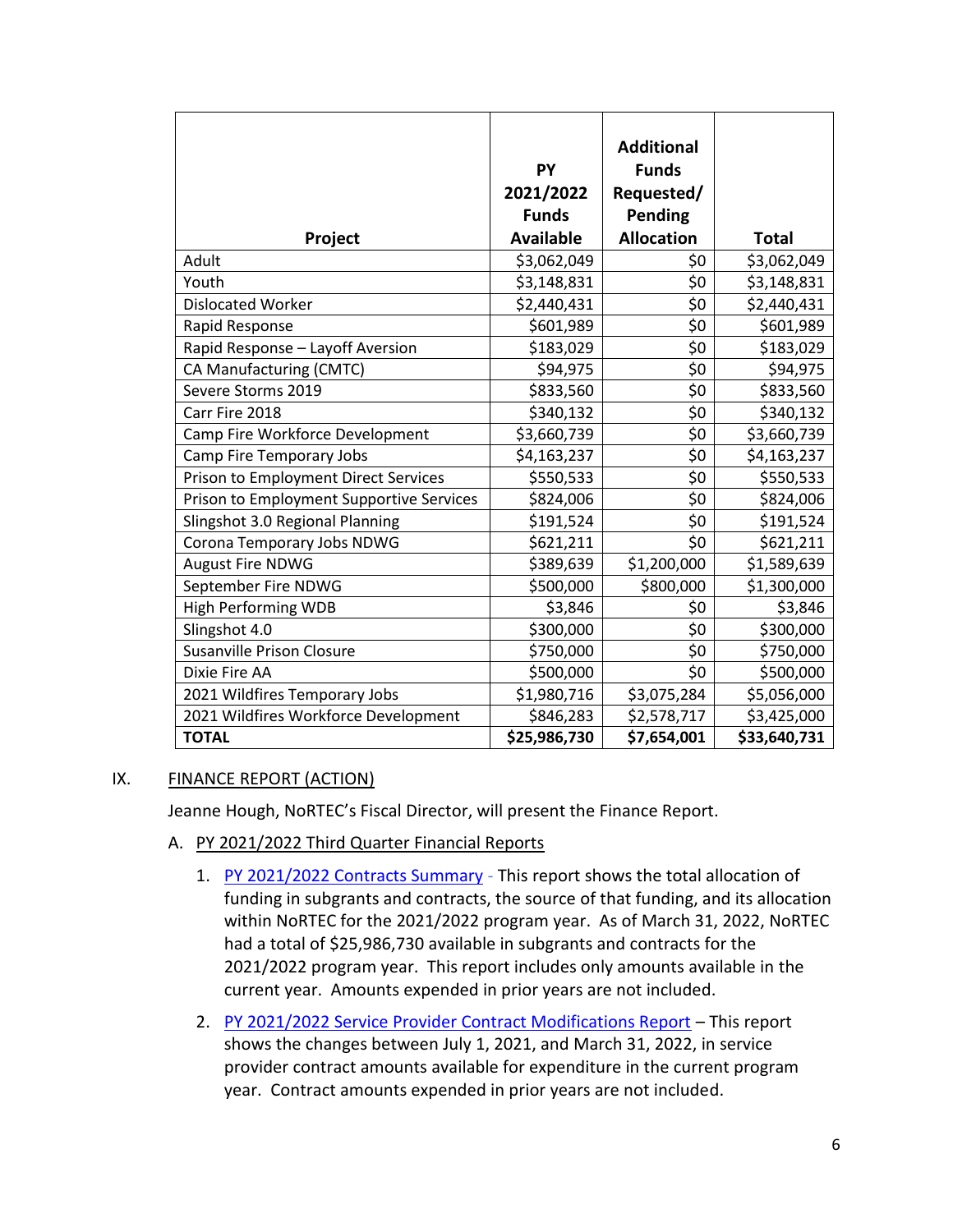Contract modifications during this quarter reflect funding allocations of the 2021 Wildfires Temporary Jobs and the 2021 Wildfires Workforce Development funding.

#### 3. [PY 2021/2022 Program Expenditure Report](http://ncen.org/images/documents/meetings/2021-2022/subexp_033122.pdf)

a. Program Expenditure Rate Requirements - This report shows each service provider's total available balance for the program year (July 1, 2021, to June 30, 2022), the cumulative expenditures for the quarter ended March 31, 2022, and the remaining balance at March 31, 2022, for each specific funding title and program type. This report shows only contract amounts available in the current year. Contract amounts expended in a prior year are not included.

Service providers are within the required rates. There are no other items of concern.

Background: NoRTEC service providers are generally required to spend 80% of each year's allocated funding (Adult, Youth and Dislocated Worker) by the end of the program year.

The normal quarterly expenditure rate requirements are as follows: (1) First Quarter – between 10% and 35%, (2) Second Quarter – between 30% and 60%, (3) Third Quarter – between 50% and 85%. A corrective action plan (an explanation from the service provider of how they intend to utilize the funds by the end of the funding period) is automatically required from a service provider if any allocated funding title's expenditure rate falls outside the quarterly requirements. The required expenditure rates apply to regular funding titles only and do not apply to special projects.

"Excess" funds may be voluntarily returned by a service provider or recaptured by NoRTEC if it appears that a service provider will not be able to effectively utilize them by the end of the funding period. These funds are then redistributed to other NoRTEC service providers demonstrating a greater need, or returned to the State if they cannot be effectively utilized within the consortium. Early detection and correction of expenditure problems is important because it allows time for the funds to be put to good use by service providers in other consortium counties. In addition, the effective use of funds directly affects NoRTEC's ability to secure additional funding in future years.

b. Training Expenditure Rates - California law requires that a minimum of 32.1% of total expenditures in the Adult and Dislocated Worker programs be spent on out-of-pocket training costs for participants. These training expenditures include such expenses as OJT reimbursements to employers and tuition payments to training vendors on behalf of participants. Per NoRTEC policy, failure to meet the expenditure requirements may result in disallowed costs, recapture of funds or contract termination.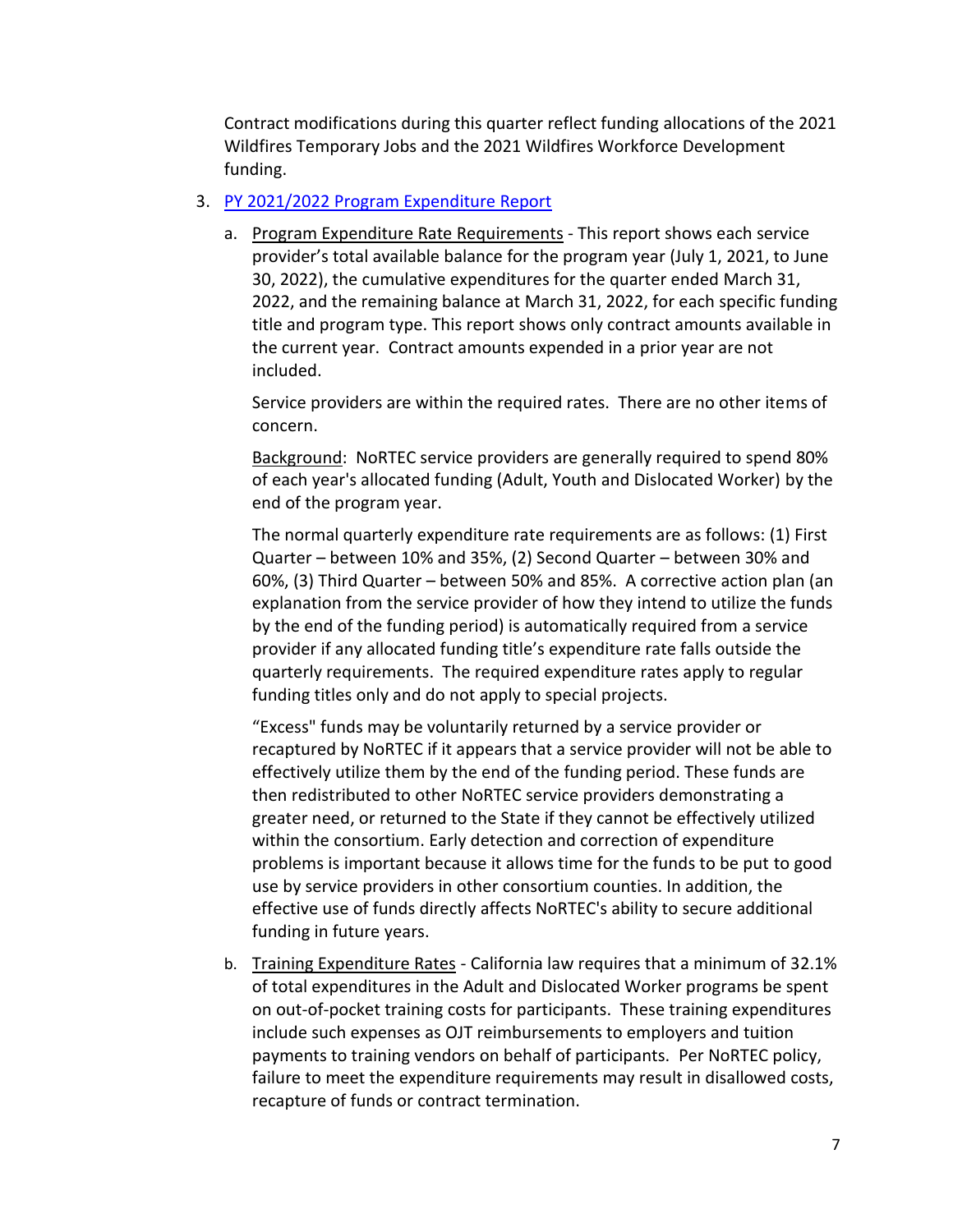All service providers are meeting the requirement. There are no other items of concern.

4. [PY 2021/2022 NoRTEC Administrative Entity Expenditure Report](https://www.ncen.org/images/documents/meetings/2021-2022/aeexp_033122.pdf) - This report shows the Administrative Entity (AE) expenditures against the annual line item budget for the quarter ended March 31, 2022. At March 31, 2022, the NoRTEC Administrative Entity had expended 68% of its Operating budget and 39% of its Other Projects budget. Overall, the Administrative Entity spent 60% of its budget.

There are no items of concern.

5. [PY 2021/2022 NoRTEC WDB/Governing Board Expenditure Report](https://www.ncen.org/images/documents/meetings/2021-2022/wdb_033122.pdf) - This report shows the WDB and Governing Board expenditures against the annual line item budget for the quarter ended March 31, 2022. At March 31, 2022, the WDB/Governing Board had expended 34% of its total budget.

There are no items of concern.

## *Recommended Action:*

## *WDB approval of the PY 2021/2022 Third Quarter Financial Reports.*

## *Governing Board approval of the PY 2021/2022 Third Quarter Financial Reports.*

B. NoRTEC Fiscal Monitoring

The first round of service provider monitoring for PY 21/22 was conducted during March and April 2022. The review covered fiscal documentation for the period covering July 1, 2021, through December 31, 2021. There were no findings or concerns identified during the reviews.

Staff will complete the PY 21/22 service provider monitoring visits after the closeout reports are submitted in August 2022. Additional information will be provided once the dates have been set.

## C. State Fiscal and Procurement Monitoring of NoRTEC

Currently, there are no state monitoring visits scheduled. We received notification from the Compliance Review Office that they will be utilizing the time from April to August 2022 to complete past due monitoring reports. It is anticipated that the Fiscal and Procurement reviews for PY 21/22 will be scheduled during the months of September and December 2022.

Staff will provide results of past reviews once the reports have been received as well as the dates of the fiscal review for PY 21/22 when scheduled.

## D. PY 2022/2023 NoRTEC Administrative Entity Budget

Staff has prepared the budget for PY 2022/2023. The proposed budget will reflect an overall increase of \$4,331 and restructuring of line item expenses. The Administrative Entity Operating Budget is proposed at \$1,725,997 or a \$59,331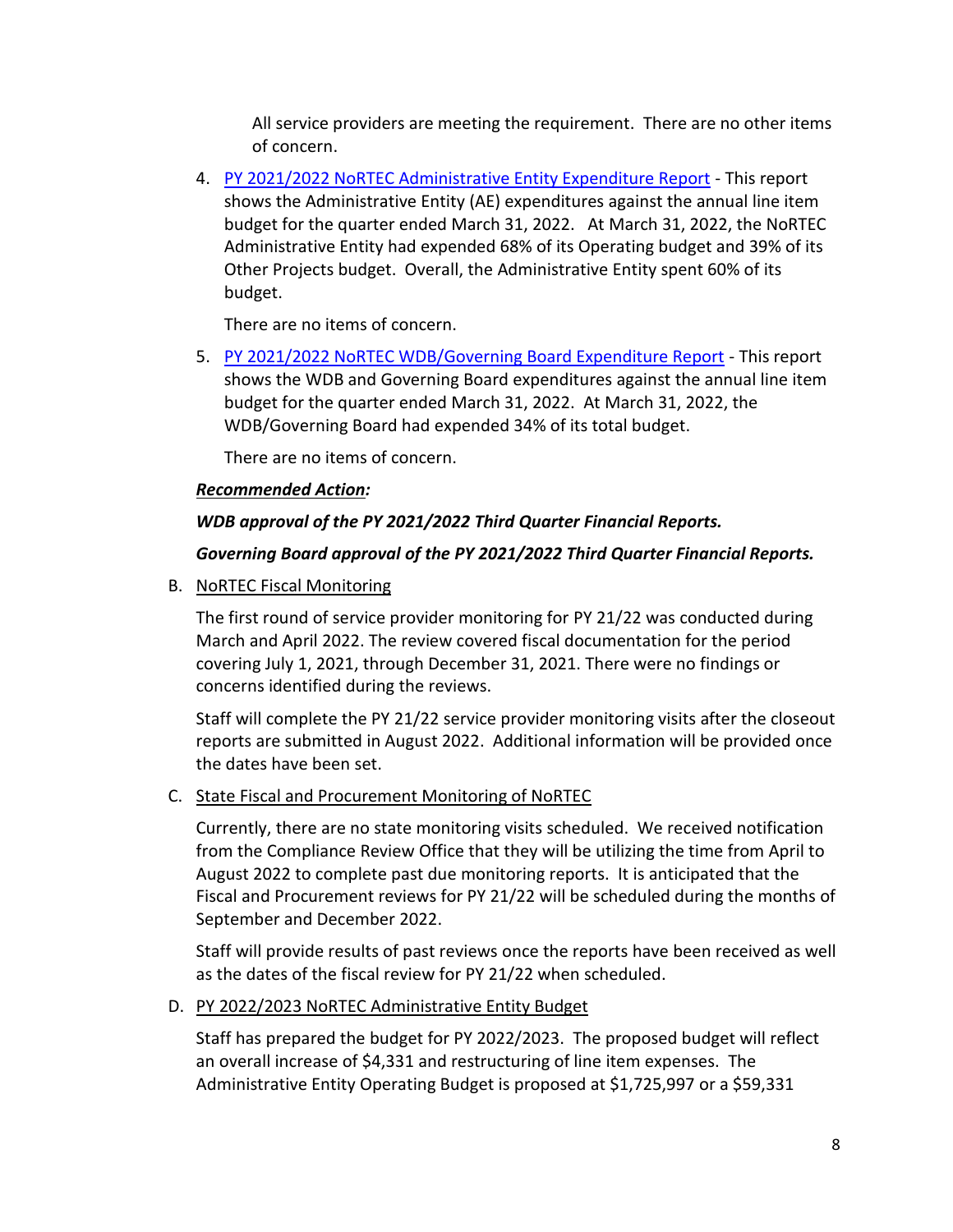increase and the Administrative Other Projects Budget at \$550,000 or a \$55,000 decrease. Changes are noted in the Administrative Entity Budget Narrative.

All budgets are approved subject to the availability of funding. Sufficient funding to cover the budget is anticipated.

See attached for details:

Proposed PY 2022/2023 [Administrative Entity Budget](https://ncen.org/images/documents/meetings/2021-2022/ae_budget_py_2022_2023.pdf)

[Narrative for Proposed PY 2022/2023](https://ncen.org/images/documents/meetings/2021-2022/ae_budnar_py_2022_2023.pdf) Administrative Entity Budget

## *Recommended Action:*

*WDB approval of the PY 2022/2023 NoRTEC Administrative Entity Operating Budget for \$1,725,997 and the PY 2022/2023 Administrative Other Projects Budget for \$550,000 subject to availability.*

*Governing Board approval of the PY 2022/2023 NoRTEC Administrative Entity Operating Budget for \$1,725,997 and the PY 2022/2023 Administrative Entity Other Projects Budget for \$550,000 subject to availability.*

## E. PY 2022/2023 WDB/Governing Board Budget

Staff has prepared the budget for PY 2022/2023. The proposed budget remains the same as the PY 2021/2022 budget at \$97,000 with restructuring of line items as noted in the WDB/Governing Board Narrative.

All budgets are approved subject to the availability of funding. Sufficient funding to cover the budget is anticipated.

See attached for details:

[Proposed PY 2022/2023 WDB/Governing Board Budget](https://ncen.org/images/documents/meetings/2021-2022/wdbgb_budget_py_2022_2023.pdf)

[Narrative for Proposed PY 2022/2023](https://ncen.org/images/documents/meetings/2021-2022/wdbgb_budnar_py_2022_2023.pdf) WDB/Governing Board Budget

## *Recommended Action:*

*WDB approval of PY 2022/2023 WDB/Governing Board Budget at \$97,000 subject to the availability of funding.*

*Governing Board approval of the PY 2022/2023 WDB/Governing Board Budget at \$97,000 subject to availability of funding.*

## X. ACCEPTANCE OF THE JUNE 30, 2021, SINGLE AUDIT REPORT (ACTION)

NoRTEC has received its June 30, 2021, Single Audit Report for the administrative entity. The audit was "clean" meaning there were no findings, questioned costs, or recommendations resulting from the audit. A copy of the audit report may be accessed here: [NoRTEC Single Audit Report](http://ncen.org/images/documents/meetings/2021-2022/nortec_audit_063021.pdf)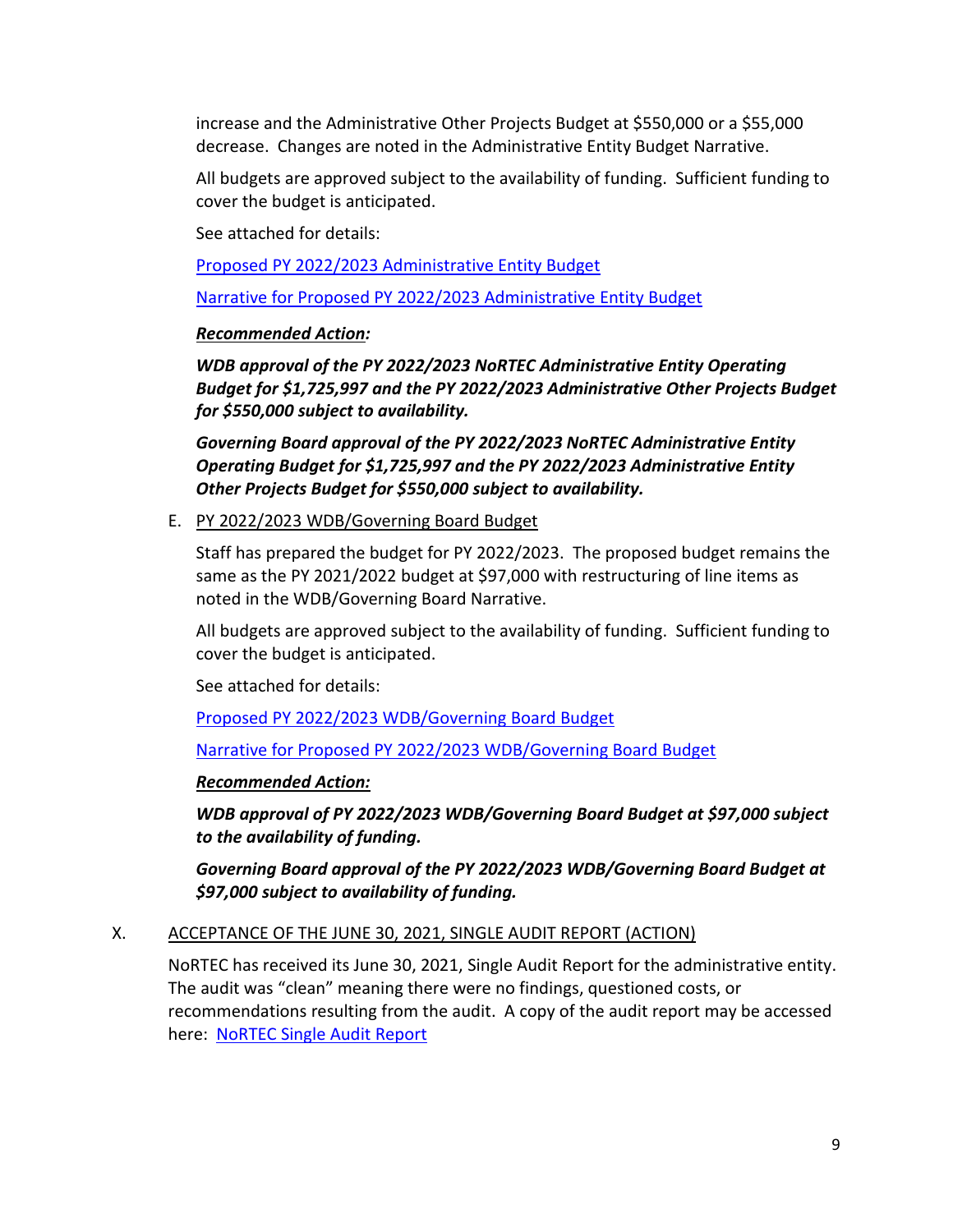## *Recommended Action:*

*WDB acceptance of the June 30, 2021, Single Audit Report for the administrative entity.*

*Governing Board acceptance of the June 30, 2021, Single Audit Report for the administrative entity.*

### XI. WIOA MEMORANDUM OF UNDERSTANDING (ACTION)

The Workforce Innovation and Opportunity Act (WIOA) Section 121(c) requires the Workforce Development Board (WDB) to develop Memorandum of Understanding (MOU) agreements with all required partners present in the local workforce development area regarding the operation and funding of our workforce system services. WIOA mandates the make-up of the required partners in the local area. MOUs must be updated every three years per statute. The current NoRTEC MOU is scheduled to end June 30, 2022.

Over the past months, NoRTEC held various meetings with all MOU partners to review the agreed-upon strategy for customer services, an updated cost sharing mechanism, and per-organization breakdown of the Infrastructure Cost sharing agreement. Like the previous MOU, the updated MOU is an "umbrella agreement" that outlines the vision for program alignment and establishes a financial plan to fund the services and operating costs of our AJCC system. The document has been reviewed and will be signed by required partners.

In order to execute the MOU, signatures are required from the Chair of the Governing Board and Chair of the Workforce Development Board. This new updated MOU will be for the period of July 1, 2022 - June 30, 2025, in compliance with EDD Directive WSD18- 12.

- [Memorandum of Understanding \(MOU\)](https://www.ncen.org/images/documents/Mous/2022-2025/NoRTEC-MOU-2022-2025.pdf)
- [AJCC Services Referral](https://www.ncen.org/images/documents/Mous/2022-2025/AJCC-Services-Referral.pdf)
- [Infrastructure Budgets](https://www.ncen.org/images/documents/Mous/2022-2025/Infrastructure-Budget-A-D-AJCC.pdf)

## *Recommended Action:*

*WDB approval for the Chair of the Workforce Development Board to sign/execute the negotiated partner MOU.*

*Governing Board approval for the Chair of the Governing Board to sign/execute the negotiated partner MOU.*

### XII. STATUS OF FUNDING APPLICATIONS (INFORMATION/ACTION)

A. Prior Approval

NoRTEC staff completed a NDWG (National Dislocated Worker Grant) application to mitigate damage from the Dixie, Monument, and McFarland fires (the name of the project is Wildfires 2021 NDWG). Temporary job creation funding was requested